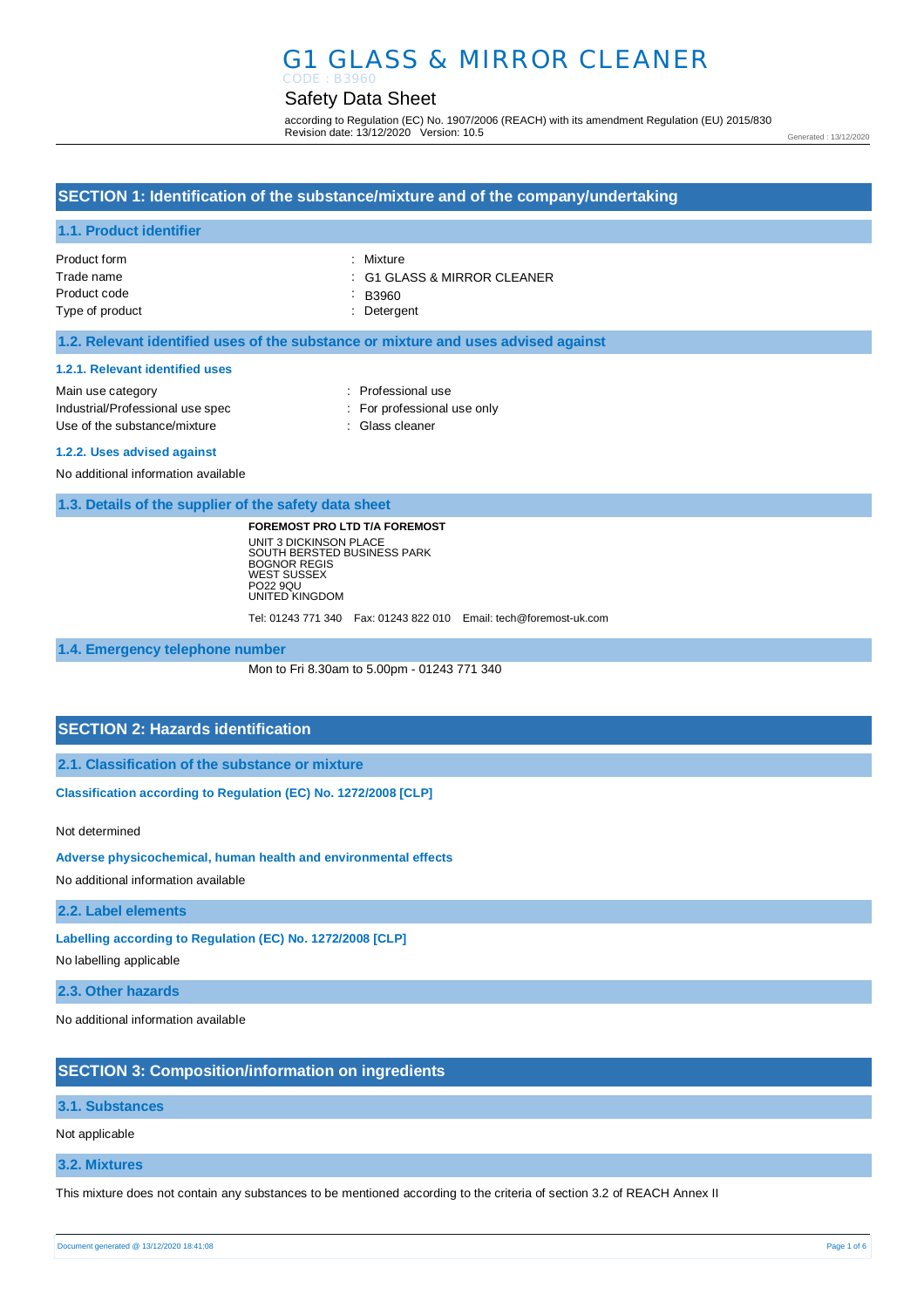according to Regulation (EC) No. 1907/2006 (REACH) with its amendment Regulation (EU) 2015/830

| <b>SECTION 4: First aid measures</b>                                                                                 |                                                                                                                                                                                                                                                                                                             |
|----------------------------------------------------------------------------------------------------------------------|-------------------------------------------------------------------------------------------------------------------------------------------------------------------------------------------------------------------------------------------------------------------------------------------------------------|
| 4.1. Description of first aid measures                                                                               |                                                                                                                                                                                                                                                                                                             |
| First-aid measures after inhalation<br>First-aid measures after skin contact<br>First-aid measures after eye contact | : Remove person to fresh air and keep comfortable for breathing.<br>: Wash skin with plenty of water.<br>: IF IN EYES: Rinse cautiously with water for several minutes. Remove contact lenses, if<br>present and easy to do. Continue rinsing. If eye irritation persists: Get medical<br>advice/attention. |
| First-aid measures after ingestion                                                                                   | : Give nothing or a little water to drink. Get medical advice/attention if you feel unwell.                                                                                                                                                                                                                 |
| 4.2. Most important symptoms and effects, both acute and delayed                                                     |                                                                                                                                                                                                                                                                                                             |
| No additional information available                                                                                  |                                                                                                                                                                                                                                                                                                             |
|                                                                                                                      | 4.3. Indication of any immediate medical attention and special treatment needed                                                                                                                                                                                                                             |
| Treat symptomatically.                                                                                               |                                                                                                                                                                                                                                                                                                             |
|                                                                                                                      |                                                                                                                                                                                                                                                                                                             |
| <b>SECTION 5: Firefighting measures</b>                                                                              |                                                                                                                                                                                                                                                                                                             |
| 5.1. Extinguishing media                                                                                             |                                                                                                                                                                                                                                                                                                             |
| Suitable extinguishing media                                                                                         | : Carbon dioxide. Dry powder. Foam.                                                                                                                                                                                                                                                                         |
| 5.2. Special hazards arising from the substance or mixture                                                           |                                                                                                                                                                                                                                                                                                             |
| No additional information available                                                                                  |                                                                                                                                                                                                                                                                                                             |
| 5.3. Advice for firefighters                                                                                         |                                                                                                                                                                                                                                                                                                             |
| No additional information available                                                                                  |                                                                                                                                                                                                                                                                                                             |
|                                                                                                                      |                                                                                                                                                                                                                                                                                                             |
| <b>SECTION 6: Accidental release measures</b>                                                                        |                                                                                                                                                                                                                                                                                                             |
| 6.1. Personal precautions, protective equipment and emergency procedures                                             |                                                                                                                                                                                                                                                                                                             |
| 6.1.1. For non-emergency personnel                                                                                   |                                                                                                                                                                                                                                                                                                             |
| Emergency procedures                                                                                                 | Evacuate unnecessary personnel.                                                                                                                                                                                                                                                                             |

### **6.1.2. For emergency responders**

| Protective equipment                                      | : Use personal protective equipment as required.                                                                   |
|-----------------------------------------------------------|--------------------------------------------------------------------------------------------------------------------|
| <b>6.2. Environmental precautions</b>                     |                                                                                                                    |
| Avoid release to the environment.                         |                                                                                                                    |
| 6.3. Methods and material for containment and cleaning up |                                                                                                                    |
| For containment<br>Methods for cleaning up                | : Collect spillage.<br>: Soak up spills with inert solids, such as clay or diatomaceous earth as soon as possible. |

**6.4. Reference to other sections**

For further information refer to section 8: "Exposure controls/personal protection". For further information refer to section 13.

| <b>SECTION 7: Handling and storage</b>            |                                                                                     |
|---------------------------------------------------|-------------------------------------------------------------------------------------|
| 7.1. Precautions for safe handling                |                                                                                     |
| Precautions for safe handling<br>Hygiene measures | : Avoid contact with eyes.<br>: Do not eat, drink or smoke when using this product. |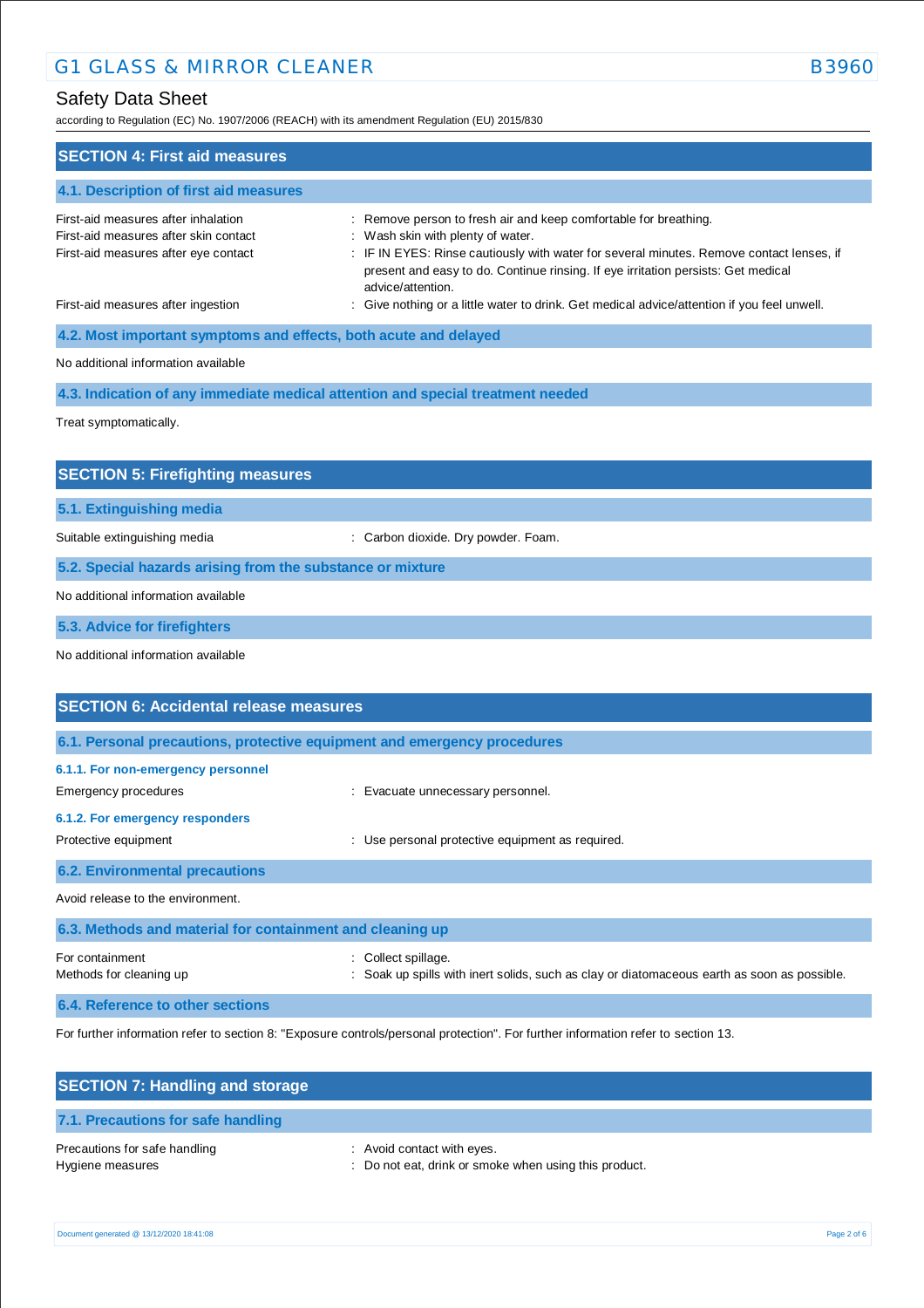## Safety Data Sheet

according to Regulation (EC) No. 1907/2006 (REACH) with its amendment Regulation (EU) 2015/830

| 7.2. Conditions for safe storage, including any incompatibilities |                                                                   |  |  |
|-------------------------------------------------------------------|-------------------------------------------------------------------|--|--|
| Technical measures                                                | : Does not require any specific or particular technical measures. |  |  |
| Storage conditions                                                | : Keep container closed when not in use.                          |  |  |
| Incompatible products                                             | : Oxidizing agent. Strong acids. Strong bases.                    |  |  |
| Special rules on packaging                                        | : Keep only in original container.                                |  |  |
|                                                                   |                                                                   |  |  |

**7.3. Specific end use(s)** No additional information available

## **SECTION 8: Exposure controls/personal protection**

#### **8.1. Control parameters**

## **8.1.1 National occupational exposure and biological limit values**

No additional information available

#### **8.1.2. Recommended monitoring procedures**

No additional information available

### **8.1.3. Air contaminants formed**

No additional information available

#### **8.1.4. DNEL and PNEC**

No additional information available

#### **8.1.5. Control banding**

No additional information available

**8.2. Exposure controls**

### **8.2.1. Appropriate engineering controls**

No additional information available

## **8.2.2. Personal protection equipment**

No additional information available

## **8.2.3. Environmental exposure controls**

No additional information available

## **SECTION 9: Physical and chemical properties**

## **9.1. Information on basic physical and chemical properties**

| Physical state<br>Appearance<br>Colour<br>Odour<br>Odour threshold<br>рH<br>Relative evaporation rate (butylacetate=1)<br>Melting point<br>Freezing point<br>Boiling point<br>Flash point<br>Auto-ignition temperature<br>Decomposition temperature<br>Flammability (solid, gas)<br>Vapour pressure<br>Relative vapour density at 20 °C<br>Relative density | : Liquid<br>Liquid.<br>Blue.<br>characteristic.<br>No data available<br>10.5<br>No data available<br>No data available<br>No data available<br>≥ 100 °C<br>No data available<br>No data available<br>No data available<br>No data available<br>No data available<br>No data available<br>0.99 |
|-------------------------------------------------------------------------------------------------------------------------------------------------------------------------------------------------------------------------------------------------------------------------------------------------------------------------------------------------------------|-----------------------------------------------------------------------------------------------------------------------------------------------------------------------------------------------------------------------------------------------------------------------------------------------|
|                                                                                                                                                                                                                                                                                                                                                             |                                                                                                                                                                                                                                                                                               |
| Solubility                                                                                                                                                                                                                                                                                                                                                  | Soluble in water.                                                                                                                                                                                                                                                                             |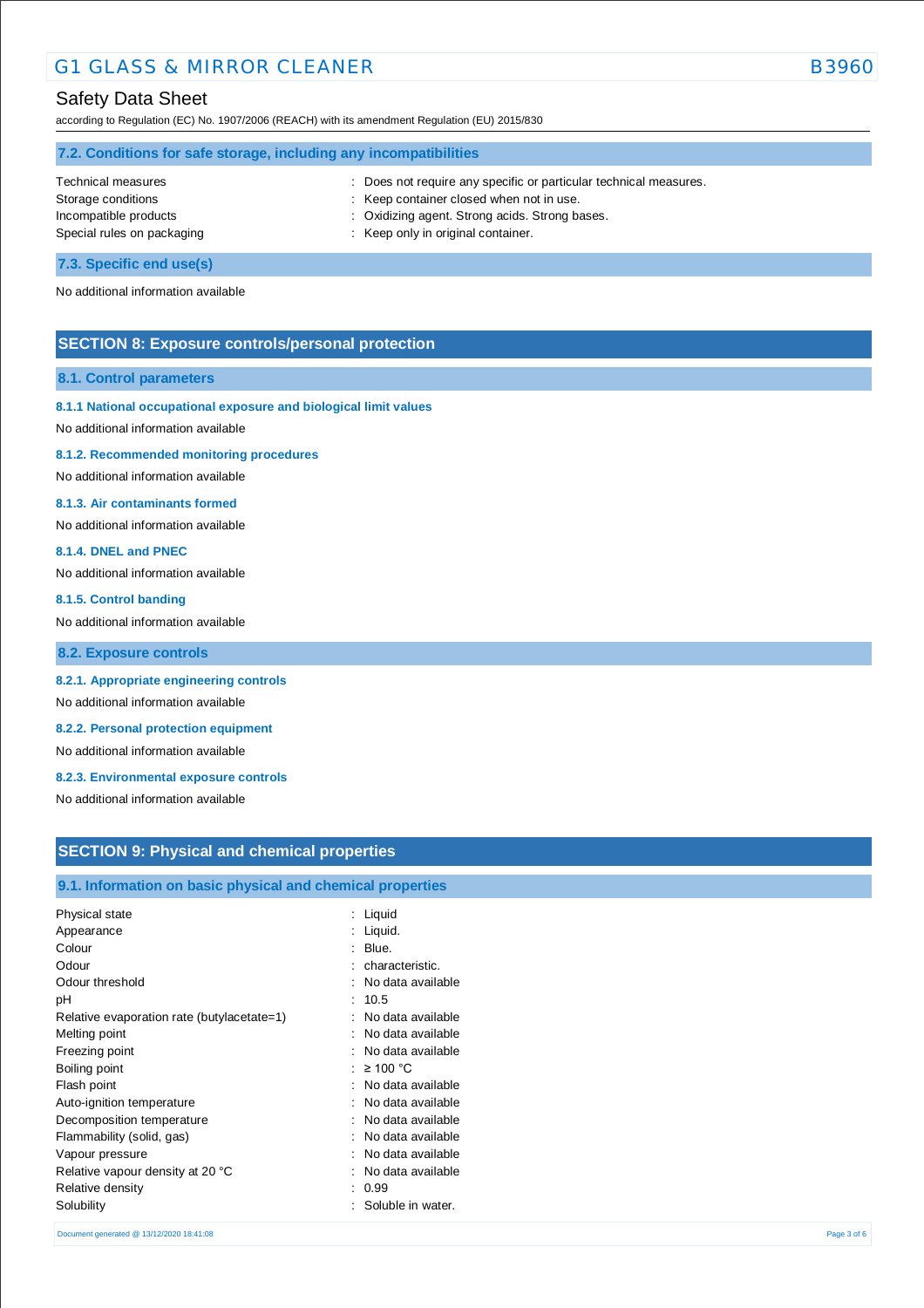## Safety Data Sheet

according to Regulation (EC) No. 1907/2006 (REACH) with its amendment Regulation (EU) 2015/830

| Partition coefficient n-octanol/water (Log Pow) | : No data available |
|-------------------------------------------------|---------------------|
| Viscosity, kinematic                            | : No data available |
| Viscosity, dynamic                              | : No data available |
| Explosive properties                            | : No data available |
| Oxidising properties                            | : No data available |
| Explosive limits                                | : No data available |
|                                                 |                     |

### **9.2. Other information**

No additional information available

## **SECTION 10: Stability and reactivity**

## **10.1. Reactivity**

The product is non-reactive under normal conditions of use, storage and transport.

**10.2. Chemical stability**

Stable under normal conditions.

**10.3. Possibility of hazardous reactions**

No dangerous reactions known under normal conditions of use.

**10.4. Conditions to avoid**

None under recommended storage and handling conditions (see section 7).

**10.5. Incompatible materials**

None under normal use.

**10.6. Hazardous decomposition products**

Under normal conditions of storage and use, hazardous decomposition products should not be produced.

## **SECTION 11: Toxicological information**

## **11.1 Information on toxicological effects**

| Acute toxicity (oral)<br>Acute toxicity (dermal)<br>Acute toxicity (inhalation) |   | : Not classified<br>: Not classified<br>: Not classified |
|---------------------------------------------------------------------------------|---|----------------------------------------------------------|
| Skin corrosion/irritation                                                       |   | Not classified<br>pH: 10.5                               |
| Serious eye damage/irritation                                                   |   | : Not classified<br>pH: 10.5                             |
| Respiratory or skin sensitisation                                               |   | Not classified                                           |
| Germ cell mutagenicity                                                          |   | Not classified                                           |
| Carcinogenicity                                                                 |   | : Not classified                                         |
| Reproductive toxicity                                                           |   | : Not classified                                         |
| STOT-single exposure                                                            |   | : Not classified                                         |
| STOT-repeated exposure                                                          | ÷ | Not classified                                           |
| Aspiration hazard                                                               |   | Not classified                                           |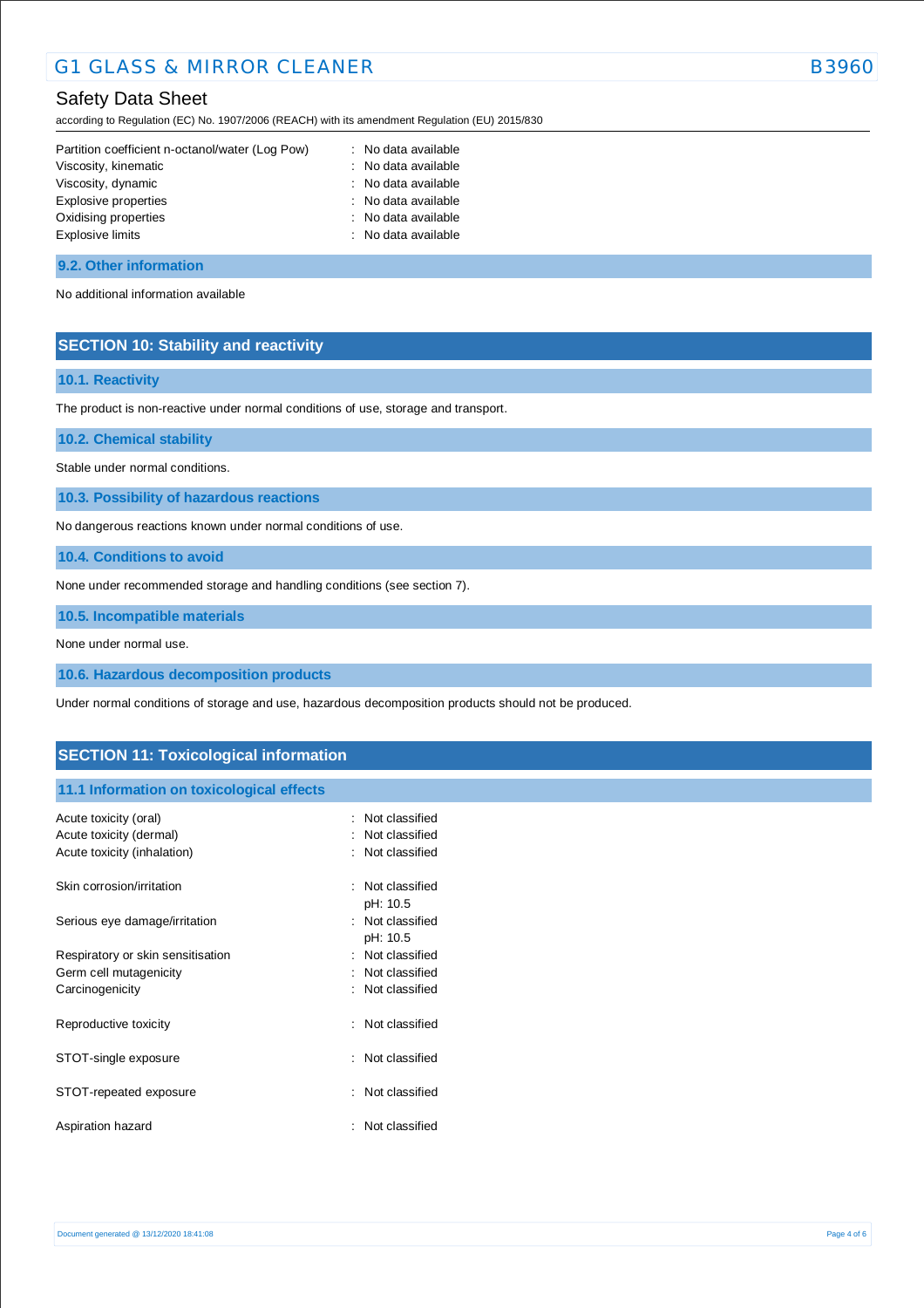# G1 GLASS & MIRROR CLEANER B3960

# Safety Data Sheet

according to Regulation (EC) No. 1907/2006 (REACH) with its amendment Regulation (EU) 2015/830

| <b>SECTION 12: Ecological information</b>                                                                                                                           |
|---------------------------------------------------------------------------------------------------------------------------------------------------------------------|
| 12.1. Toxicity                                                                                                                                                      |
| : Not classified<br>Hazardous to the aquatic environment, short-term<br>(acute)<br>Hazardous to the aquatic environment, long-term<br>: Not classified<br>(chronic) |
| 12.2. Persistence and degradability                                                                                                                                 |
| No additional information available                                                                                                                                 |
| 12.3. Bioaccumulative potential                                                                                                                                     |
| No additional information available                                                                                                                                 |
| 12.4. Mobility in soil                                                                                                                                              |
| No additional information available                                                                                                                                 |
| 12.5. Results of PBT and vPvB assessment                                                                                                                            |
| No additional information available                                                                                                                                 |
| 12.6. Other adverse effects                                                                                                                                         |
| No additional information available                                                                                                                                 |
| <b>SECTION 13: Disposal considerations</b>                                                                                                                          |

**13.1. Waste treatment methods**

European List of Waste (LoW) code : 20 01 29\* - detergents containing dangerous substances

# **SECTION 14: Transport information**

In accordance with ADR / IMDG / IATA

| 14.1 UN number                                                                           |                                                          |             |
|------------------------------------------------------------------------------------------|----------------------------------------------------------|-------------|
| UN-No. (ADR)<br>UN-No. (IMDG)<br>UN-No. (IATA)                                           | : Not applicable<br>Not applicable<br>: Not applicable   |             |
| 14.2. UN proper shipping name                                                            |                                                          |             |
| Proper Shipping Name (ADR)<br>Proper Shipping Name (IMDG)<br>Proper Shipping Name (IATA) | : Not applicable<br>: Not applicable<br>: Not applicable |             |
| 14.3. Transport hazard class(es)                                                         |                                                          |             |
| <b>ADR</b>                                                                               |                                                          |             |
| Transport hazard class(es) (ADR)<br><b>IMDG</b>                                          | : Not applicable                                         |             |
| Transport hazard class(es) (IMDG)<br><b>IATA</b>                                         | : Not applicable                                         |             |
| Transport hazard class(es) (IATA)                                                        | : Not applicable                                         |             |
| 14.4. Packing group                                                                      |                                                          |             |
| Packing group (ADR)                                                                      | Not applicable<br>÷                                      |             |
| Document generated @ 13/12/2020 18:41:08                                                 |                                                          | Page 5 of 6 |